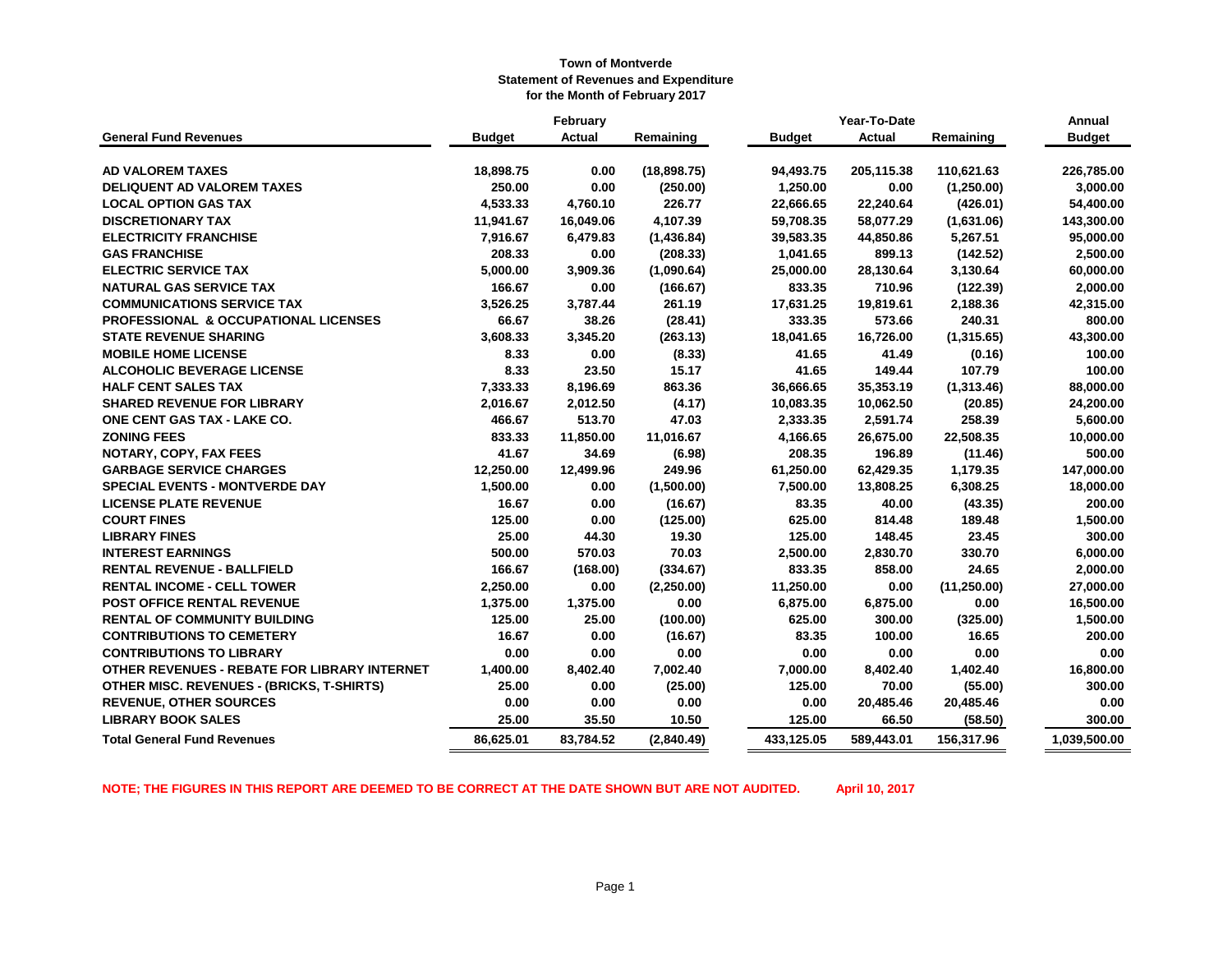|                                                                            |               | February  |           |                        | Year-To-Date  |                        | <b>Annual</b>          |
|----------------------------------------------------------------------------|---------------|-----------|-----------|------------------------|---------------|------------------------|------------------------|
| <b>General Fund Expenditure by Department</b>                              | <b>Budget</b> | Actual    | Remaining | <b>Budget</b>          | <b>Actual</b> | Remaining              | <b>Budget</b>          |
| <b>Elections Section (510)</b>                                             | 8.33          | 0.00      | 8.33      | 41.65                  | 0.00          | 41.65                  | 100.00                 |
| <b>Council Section (511)</b>                                               | 2,857.09      | 2,350.00  | 507.09    | 14,285.45              | 11,319.73     | 2,965.72               | 34,285.00              |
| <b>Mayor's Department (512)</b>                                            | 1,487.50      | 1,200.00  | 287.50    | 7,437.50               | 9,350.00      | (1,912.50)             | 17,850.00              |
| <b>Financial and Administrative (513)</b>                                  | 15,802.18     | 14,698.74 | 1,103.44  | 84,688.92              | 68,082.16     | 16,606.76              | 195,304.00             |
| <b>Legal Section (514)</b>                                                 | 3,625.00      | 3,033.37  | 591.63    | 18,125.00              | 14,804.35     | 3,320.65               | 43,500.00              |
| <b>COP Program Section (520)</b>                                           | 591.66        | 0.00      | 591.66    | 2,958.30               | 30.92         | 2,927.38               | 7,100.00               |
| <b>Law Enforcement Section (521)</b>                                       | 1,802.49      | 91.31     | 1,711.18  | 49,579.45              | 48,501.28     | 1,078.17               | 102,764.00             |
| <b>Garbage Section (534)</b>                                               | 10,250.00     | 10,459.97 | (209.97)  | 51,250.00              | 52,277.66     | (1,027.66)             | 123,000.00             |
| <b>Public Works Special Projects (539)</b>                                 | 1,266.67      | 671.42    | 595.25    | 6,333.35               | 3,345.43      | 2,987.92               | 15,200.00              |
| <b>Roads Department (541)</b>                                              | 15,117.33     | 3,295.08  | 11,822.25 | 82,886.65              | 67,295.35     | 15,591.30              | 188,708.00             |
| <b>Special Events Section (559)</b>                                        | 2,083.33      | 1,204.00  | 879.33    | 10,416.65              | 36,875.71     | (26, 459.06)           | 25,000.00              |
| <b>Cemetery Section (569)</b>                                              | 83.33         | 0.00      | 83.33     | 416.65                 | 0.00          | 416.65                 | 1,000.00               |
| <b>Library Section (571)</b>                                               | 9,494.41      | 8,724.11  | 770.30    | 52,339.05              | 54,008.10     | (1,669.05)             | 118,800.00             |
| <b>Parks Department (572)</b>                                              | 6,757.68      | 3,294.08  | 3,463.60  | 37,038.40              | 28,565.64     | 8,472.76               | 84,342.00              |
| Transfer to Fire Fund (599)                                                | 4,014.17      | 4,014.17  | 0.00      | 20,070.85              | 20,070.85     | 0.00                   | 48,170.00              |
| TOTAL GENERAL FUND EXPENDITURE                                             | 75,241.17     | 53,036.25 | 22,204.92 | 437,867.87             | 414,527.18    | 23,340.69              | ,005,123.00            |
| <b>Current Increase (Decrease) to Reserves:</b>                            |               | 30,748.27 |           |                        | 174,915.83    |                        |                        |
| <b>GENERAL FUND RESERVES</b>                                               |               |           |           |                        |               |                        |                        |
|                                                                            |               |           |           |                        |               |                        | Annual                 |
| Reserves (599)                                                             | <b>Budget</b> | Actual    | Remaining | <b>Budget</b>          | Actual        | Remaining              | <b>Budget</b>          |
| <b>GENERAL FUND RESERVES</b>                                               |               |           |           | 1,025,000.00           | 0.00          | 1,025,000.00           | 1,025,000.00           |
| <b>RESERVE FOR CEMETERY</b>                                                |               |           |           | 8,700.00               | 0.00          | 8,700.00               | 8,700.00               |
| <b>RESERVE FOR HISTORICAL ASSOCIATION</b><br><b>RESERVE FOR OPERATIONS</b> |               |           |           | 2,500.00<br>166,800.00 | 0.00<br>0.00  | 2,500.00<br>166,800.00 | 2,500.00<br>166,800.00 |
| <b>Total Reserves</b>                                                      |               |           |           | 1,203,000.00           | 0.00          | 1,203,000.00           | 1,203,000.00           |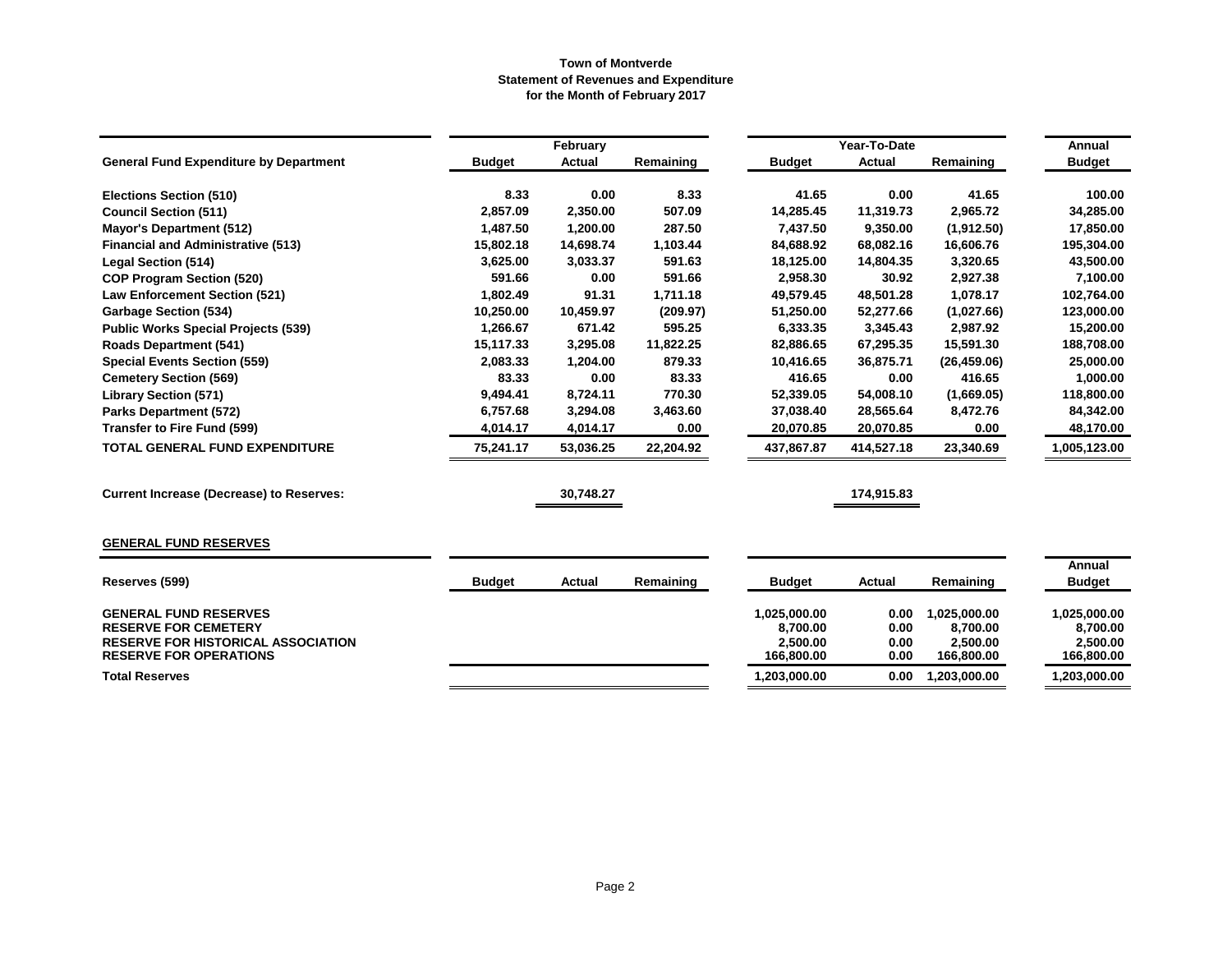## **BANK BALANCES**

|                                                 |              | February     |              | Year-To-Date |              |              |  |  |
|-------------------------------------------------|--------------|--------------|--------------|--------------|--------------|--------------|--|--|
| <b>BANK BALANCES - Per Balance Sheet</b>        | Opening      | Debit/Credit | Closing      | Opening      | Debit/Credit | Closing      |  |  |
| <b>Operating Account</b>                        | (10, 403.06) | 46.778.83    | 36.375.77    | 27.243.32    | 9.132.45     | 36.375.77    |  |  |
| <b>Money Market account</b>                     | 1,521,217.66 | 33.986.20    | 1.555.203.86 | 1.353.134.47 | 202.069.39   | 1.555.203.86 |  |  |
| <b>Deposit Account - Water Account Deposits</b> | 69.299.01    | 550.00       | 69.849.01    | 68.289.01    | 1.560.00     | 69.849.01    |  |  |
| <b>Library Account</b>                          | 1.935.50     | (10.00)      | 1.925.50     | 1.975.50     | (50.00)      | 1,925.50     |  |  |
| Investment account                              | 277,672.75   | 0.00         | 277.672.75   | 277,672.75   | 0.00         | 277,672.75   |  |  |

### **EXPENDITURE BREAKDOWN BY DEPARTMENT**

|                                                     |               | February |           |               | Year-To-Date |            | Annual        |
|-----------------------------------------------------|---------------|----------|-----------|---------------|--------------|------------|---------------|
| <b>Elections Section (510)</b>                      | <b>Budget</b> | Actual   | Remaining | <b>Budget</b> | Actual       | Remaining  | <b>Budget</b> |
| <b>OPERATING EXPENDITURE</b>                        | 8.33          | 0.00     | 8.33      | 41.65         | 0.00         | 41.65      | 100.00        |
| <b>Total Elections Section Expenditure</b>          | 8.33          | 0.00     | 8.33      | 41.65         | 0.00         | 41.65      | 100.00        |
|                                                     |               | February |           |               | Year-To-Date |            | Annual        |
| <b>Council Section (511)</b>                        | <b>Budget</b> | Actual   | Remaining | <b>Budget</b> | Actual       | Remaining  | <b>Budget</b> |
| <b>CONTRACTURAL SERVICES (Council Stipends)</b>     | 2,350.00      | 2,350.00 | 0.00      | 11,750.00     | 11,319.73    | 430.27     | 28,200.00     |
| <b>TRAVEL</b>                                       | 416.67        | 0.00     | 416.67    | 2,083.35      | 0.00         | 2,083.35   | 5,000.00      |
| <b>PRINTING AND COPYING</b>                         | 16.67         | 0.00     | 16.67     | 83.35         | 0.00         | 83.35      | 200.00        |
| SUBSCRIPTIONS, MEMBERSHIP AND TRAINING              | 73.75         | 0.00     | 73.75     | 368.75        | 0.00         | 368.75     | 885.00        |
| <b>Total Council Department Expenditure</b>         | 2,857.09      | 2,350.00 | 507.09    | 14,285.45     | 11,319.73    | 2,965.72   | 34,285.00     |
|                                                     |               | February |           |               | Year-To-Date |            | Annual        |
| Mayor's Department (512)                            | <b>Budget</b> | Actual   | Remaining | <b>Budget</b> | Actual       | Remaining  | <b>Budget</b> |
| <b>CONTRACTURAL SERVICES (Mayor's Stipend)</b>      | 1,200.00      | 1,200.00 | 0.00      | 6,000.00      | 6,000.00     | 0.00       | 14,400.00     |
| <b>OTHER CURRENT CHARGES (Employee Recognition)</b> | 250.00        | 0.00     | 250.00    | 1,250.00      | 3,000.00     | (1,750.00) | 3,000.00      |
| SUBSCRIPTIONS, MEMBERSHIPS AND TRAINING             | 37.50         | 0.00     | 37.50     | 187.50        | 350.00       | (162.50)   | 450.00        |
| <b>Total Mayor's Department Expenditure</b>         | 1,487.50      | 1,200.00 | 287.50    | 7,437.50      | 9,350.00     | (1,912.50) | 17,850.00     |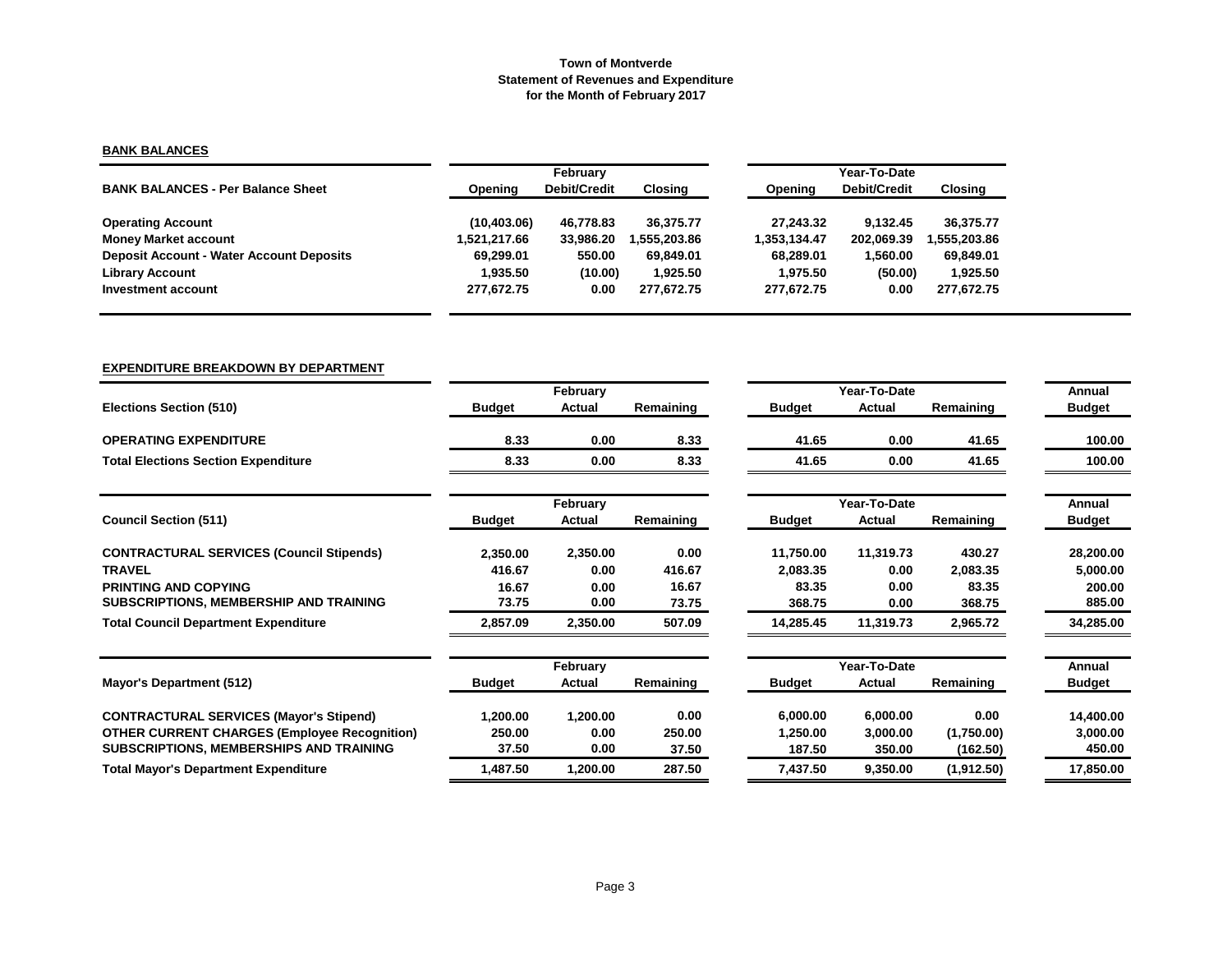|                                                            |               | February  |            |               | Year-To-Date  |             | Annual        |
|------------------------------------------------------------|---------------|-----------|------------|---------------|---------------|-------------|---------------|
| <b>Financial and Administrative Department (513)</b>       | <b>Budget</b> | Actual    | Remaining  | <b>Budget</b> | <b>Actual</b> | Remaining   | <b>Budget</b> |
| <b>REGULAR SALARIES &amp; WAGES</b>                        | 2,561.67      | 2,365.94  | 195.73     | 12,808.35     | 13,138.40     | (330.05)    | 30,740.00     |
| <b>HEALTH INSURANCE</b>                                    | 656.92        | 691.80    | (34.88)    | 3,284.60      | 2,526.08      | 758.52      | 7,883.00      |
| <b>RETIREMENT PLAN</b>                                     | 192.67        | 135.16    | 57.51      | 963.35        | 865.59        | 97.76       | 2,312.00      |
| <b>FICA MATCHING</b>                                       | 196.00        | 178.01    | 17.99      | 980.00        | 995.46        | (15.46)     | 2,352.00      |
| <b>WORKERS COMPENSATION</b>                                | 17.83         | 0.00      | 17.83      | 89.15         | 1,929.00      | (1,839.85)  | 214.00        |
| <b>PROFESSIONAL SERVICES:</b>                              |               |           |            |               |               |             |               |
| <b>Planning Consultant</b>                                 | 2,166.67      | 2,252.50  | (85.83)    | 10,833.35     | 11,347.50     | (514.15)    | 26,000.00     |
| <b>Engineering (non-project)</b>                           | 4,166.67      | 3,378.17  | 788.50     | 20,833.35     | 6,966.41      | 13,866.94   | 50,000.00     |
| <b>Background Check and Bank Fees</b>                      | 6.25          | 5.63      | 0.62       | 31.25         | 30.97         | 0.28        | 75.00         |
| <b>Municode Services</b>                                   | 583.33        | 0.00      | 583.33     | 2,916.65      | 900.00        | 2,016.65    | 7,000.00      |
| <b>ACCOUNTING &amp; AUDITING</b>                           | 833.33        | 0.00      | 833.33     | 4,166.65      | 0.00          | 4,166.65    | 10,000.00     |
| <b>CONTRACTUAL SERVICES:</b>                               |               |           |            |               |               |             |               |
| <b>Consulting Service</b>                                  | 416.67        | 2,059.40  | (1,642.73) | 2,083.35      | 6,321.90      | (4,238.55)  | 5,000.00      |
| <b>Janitorial Services</b>                                 | 166.67        | 49.14     | 117.53     | 833.35        | 299.15        | 534.20      | 2,000.00      |
| <b>Internet Domain</b>                                     | 20.83         | 0.00      | 20.83      | 104.15        | 125.13        | (20.98)     | 250.00        |
| <b>TRAVEL</b>                                              | 166.67        | 42.42     | 124.25     | 833.35        | 92.10         | 741.25      | 2,000.00      |
| <b>TELEPHONE &amp; CABLE INTERNET SERVICE</b>              | 500.00        | 140.39    | 359.61     | 2,500.00      | 2,104.65      | 395.35      | 6,000.00      |
| <b>POSTAGE &amp; FREIGHT</b>                               | 250.00        | 0.00      | 250.00     | 1,250.00      | 893.42        | 356.58      | 3,000.00      |
| <b>UTILITIES</b>                                           | 441.67        | 0.00      | 441.67     | 2,208.35      | 1,350.77      | 857.58      | 5,300.00      |
| <b>RENTALS &amp; LEASES (Copier)</b>                       | 183.33        | 195.12    | (11.79)    | 916.65        | 975.58        | (58.93)     | 2,200.00      |
| <b>INSURANCE</b>                                           | 0.00          | 0.00      | 0.00       | 5,678.00      | 5,476.94      | 201.06      | 5,678.00      |
| <b>REPAIR &amp; MAINTENANCE:</b>                           |               |           |            |               |               |             |               |
| <b>USTI Software Maintenance Contract</b>                  | 250.00        | 0.00      | 250.00     | 1,250.00      | 2,440.00      | (1, 190.00) | 3,000.00      |
| <b>Pest Control/Termite Protection</b>                     | 54.17         | 0.00      | 54.17      | 270.85        | 601.96        | (331.11)    | 650.00        |
| <b>Alarm System</b>                                        | 100.00        | 199.55    | (99.55)    | 500.00        | 497.96        | 2.04        | 1,200.00      |
| <b>Fire Equipment Inspections</b>                          | 4.17          | 0.00      | 4.17       | 20.85         | 0.00          | 20.85       | 50.00         |
| <b>Computer Maintenance</b>                                | 75.00         | 12.98     | 62.02      | 375.00        | 382.98        | (7.98)      | 900.00        |
| <b>Repairs to Buildings</b>                                | 125.00        | 0.00      | 125.00     | 625.00        | 527.11        | 97.89       | 1,500.00      |
| <b>Renovation of Auditorium</b>                            | 833.33        | 960.00    | (126.67)   | 4,166.65      | 960.00        | 3,206.65    | 10,000.00     |
| <b>S.I.R.E Software Maintenance</b>                        | 100.00        | 0.00      | 100.00     | 500.00        | 1,130.20      | (630.20)    | 1,200.00      |
| <b>PRINTING &amp; COPYING</b>                              | 116.67        | 0.00      | 116.67     | 583.37        | 945.02        | (361.65)    | 1,400.00      |
| <b>OTHER CHARGES - Town Hall Exp. &amp; Recording Fees</b> | 208.33        | 11.00     | 197.33     | 1,041.65      | 1,616.68      | (575.03)    | 2,500.00      |
| <b>OFFICE SUPPLIES</b>                                     | 83.33         | 0.00      | 83.33      | 416.65        | 260.60        | 156.05      | 1,000.00      |
| <b>OPERATING SUPPLIES - Janitorial Supplies</b>            | 141.67        | 93.53     | 48.14      | 708.35        | 292.60        | 415.75      | 1,700.00      |
| <b>SUBSCRIPTIONS, MEMBERSHIPS, &amp; TRAINING</b>          | 183.33        | 1,928.00  | (1,744.67) | 916.65        | 2,088.00      | (1, 171.35) | 2,200.00      |
| <b>Total Financial &amp; Admin Expenditure</b>             | 15,802.18     | 14,698.74 | 1,103.44   | 84,688.92     | 68,082.16     | 16,606.76   | 195,304.00    |

# *Highlights:*

**Fees incurred for Planning Consultant for review of permit applications, site plans, variances, etc are reimbursed to the Town by the applicant**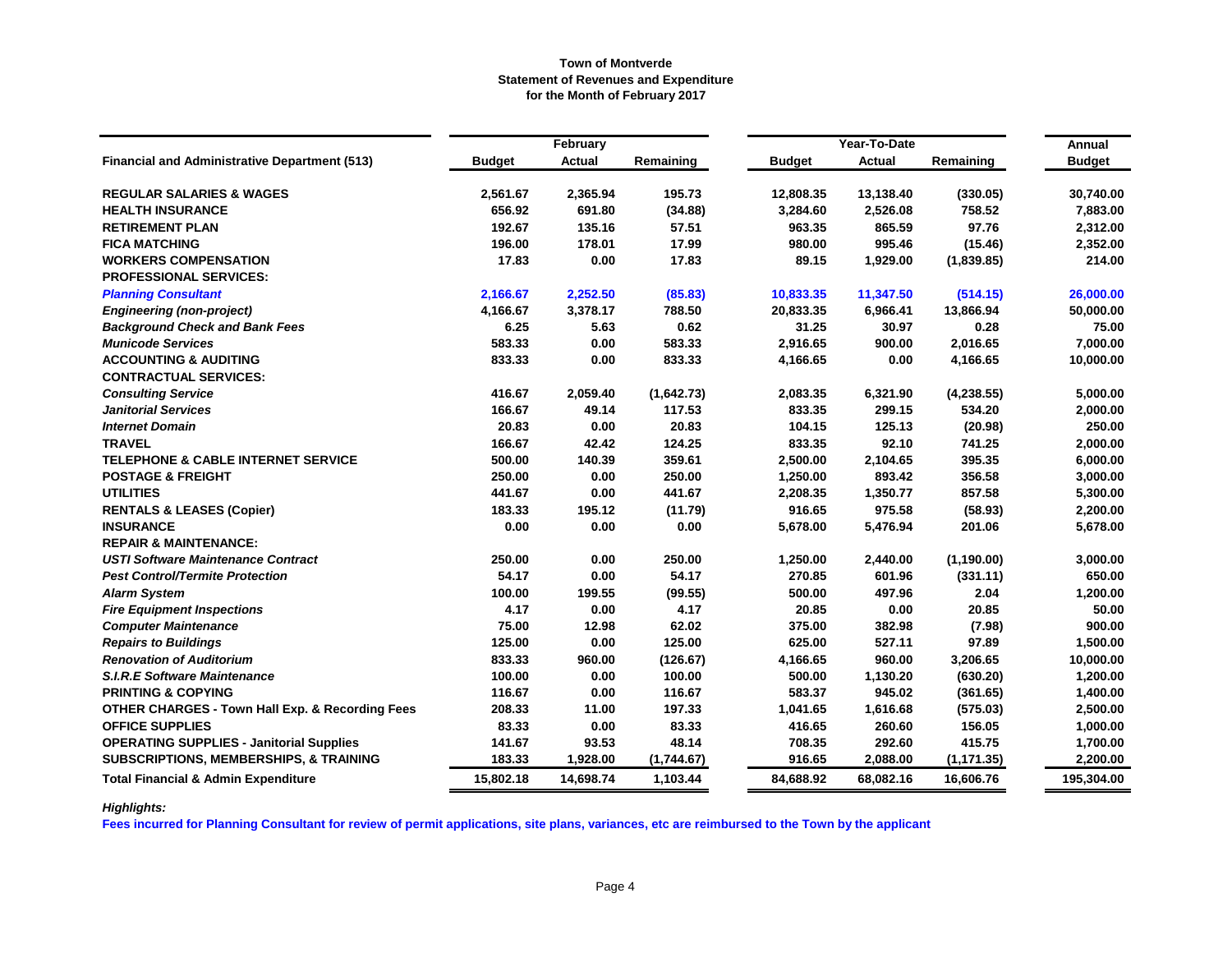|                                                      |               | February      |           |               | Year-To-Date  |            | Annual        |
|------------------------------------------------------|---------------|---------------|-----------|---------------|---------------|------------|---------------|
| <b>Legal Section (514)</b>                           | <b>Budget</b> | <b>Actual</b> | Remaining | <b>Budget</b> | <b>Actual</b> | Remaining  | <b>Budget</b> |
| <b>PROFESSIONAL SERVICES - Legal Councel</b>         | 3,333.33      | 2,907.43      | 425.90    | 16,666.65     | 11,844.63     | 4,822.02   | 40,000.00     |
| <b>LEGAL ADVERTS</b>                                 | 291.67        | 125.94        | 165.73    | 1,458.35      | 2,959.72      | (1,501.37) | 3,500.00      |
| <b>Total Legal Section Expenditure</b>               | 3,625.00      | 3,033.37      | 591.63    | 18,125.00     | 14,804.35     | 3,320.65   | 43,500.00     |
|                                                      |               | February      |           |               | Year-To-Date  |            | Annual        |
| <b>COP Program Section (520)</b>                     | <b>Budget</b> | <b>Actual</b> | Remaining | <b>Budget</b> | <b>Actual</b> | Remaining  | <b>Budget</b> |
|                                                      |               |               |           |               |               |            | Annual        |
| <b>TELEPHONE</b>                                     | 8.33          | 0.00          | 8.33      | 41.65         | 2.64          | 39.01      | 100.00        |
| <b>REPAIR &amp; MAINTENANCE</b>                      | 83.33         | 0.00          | 83.33     | 416.65        | 0.00          | 416.65     | 1,000.00      |
| OTHER CHARGES AND OBLIGATIONS                        | 416.67        | 0.00          | 416.67    | 2,083.35      | 0.00          | 2,083.35   | 5,000.00      |
| <b>FUEL</b>                                          | 83.33         | 0.00          | 83.33     | 416.65        | 28.28         | 388.37     | 1,000.00      |
| <b>Total COP Program Expenditure</b>                 | 591.66        | 0.00          | 591.66    | 2,958.30      | 30.92         | 2,927.38   | 7,100.00      |
|                                                      |               | February      |           |               | Year-To-Date  |            | <b>Annual</b> |
| <b>Law Enforcement Section (521)</b>                 | <b>Budget</b> | <b>Actual</b> | Remaining | Budget        | <b>Actual</b> | Remaining  | <b>Budget</b> |
| <b>LAKE COUNTY SHERIFF'S CONTRACT Paid Quarterly</b> | 0.00          | 0.00          | 0.00      | 40,567.00     | 40,566.56     | 0.44       | 81,134.00     |
| <b>FUNDS FOR EXTRA DETAILS</b>                       | 1,666.66      | 0.00          | 1,666.66  | 8,333.30      | 7,268.90      | 1,064.40   | 20,000.00     |
| <b>TELEPHONE</b>                                     | 91.67         | 79.31         | 12.36     | 458.35        | 397.66        | 60.69      | 1,100.00      |
| <b>UTILITIES - Electricity</b>                       | 35.83         | 0.00          | 35.83     | 179.15        | 115.13        | 64.02      | 430.00        |
| REPAIR & MAINTENANCE - Pest Control & Fire Ex. Insp. | 8.33          | 12.00         | (3.67)    | 41.65         | 153.03        | (111.38)   | 100.00        |
| <b>Total Law Enforcement Expenditure</b>             | 1,802.49      | 91.31         | 1,711.18  | 49,579.45     | 48,501.28     | 1,078.17   | 102,764.00    |
|                                                      |               | February      |           |               | Year-To-Date  |            | Annual        |
| <b>Garbage Section (534)</b>                         | <b>Budget</b> | Actual        | Remaining | Budget        | Actual        | Remaining  | <b>Budget</b> |
| <b>CONTRACTUAL SERVICES</b>                          | 10,250.00     | 10,459.97     | (209.97)  | 51,250.00     | 52,277.66     | (1,027.66) | 123,000.00    |
| <b>Total Garbage Section Expenditure</b>             | 10,250.00     | 10,459.97     | (209.97)  | 51,250.00     | 52,277.66     | (1,027.66) | 123,000.00    |
|                                                      |               | February      |           |               | Year-To-Date  |            | Annual        |
| <b>Public Works General Projects (539)</b>           | <b>Budget</b> | <b>Actual</b> | Remaining | Budget        | Actual        | Remaining  | <b>Budget</b> |
| <b>REPAIRS AND MAINTENANCE</b>                       | 600.00        | 107.99        | 492.01    | 3,000.00      | 219.37        | 2,780.63   | 6,000.00      |
| <b>LAKE FLORENCE ELECTRICITY</b>                     | 500.00        | 241.87        | 258.13    | 2,500.00      | 2,556.22      | (56.22)    | 6,000.00      |
| <b>ELECTRICITY AT PW BUILDING</b>                    | 41.67         | 22.56         | 19.11     | 208.35        | 137.70        | 70.65      | 500.00        |
| <b>LANDSCAPING AT PW BUILDING</b>                    | 0.00          | 0.00          | 0.00      | 0.00          | 0.00          | 0.00       | 1,200.00      |
| <b>OPERATING SUPPLIES</b>                            | 125.00        | 299.00        | (174.00)  | 625.00        | 432.14        | 192.86     | 1,500.00      |
| <b>Total Public Works General Projects</b>           | 1,266.67      | 671.42        | 595.25    | 6,333.35      | 3,345.43      | 2,987.92   | 15,200.00     |
|                                                      |               |               |           |               |               |            |               |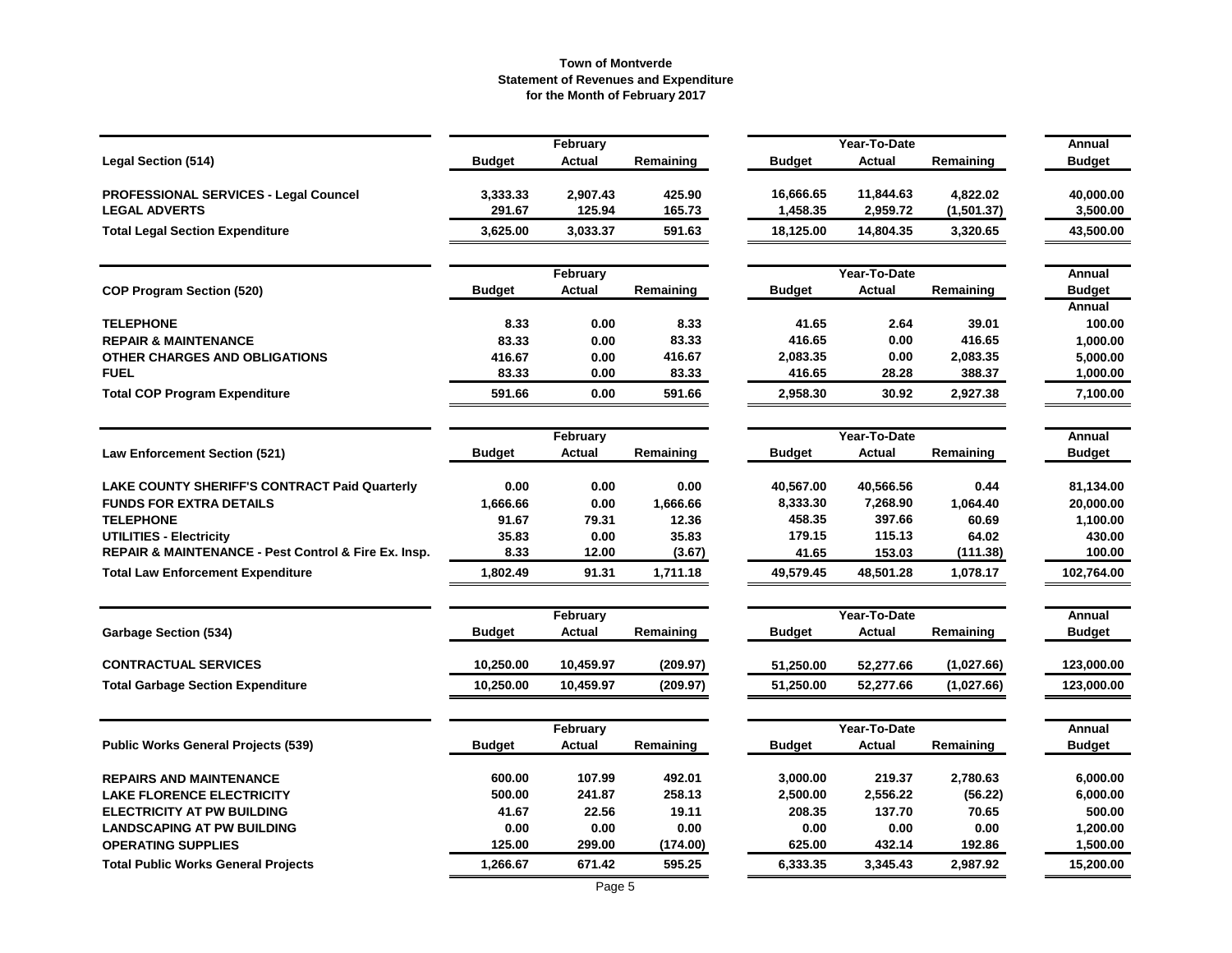|                                                       |               | February      |           |               | Year-To-Date  |              | Annual        |
|-------------------------------------------------------|---------------|---------------|-----------|---------------|---------------|--------------|---------------|
| <b>Roads Department (541)</b>                         | <b>Budget</b> | <b>Actual</b> | Remaining | <b>Budget</b> | Actual        | Remaining    | <b>Budget</b> |
| <b>REGULAR SALARIES &amp; WAGES</b>                   | 2,406.33      | 2,189.16      | 217.17    | 12,031.65     | 12,805.67     | (774.02)     | 28,876.00     |
| <b>RETIREMENT PLAN</b>                                | 181.00        | 81.85         | 99.15     | 905.00        | 875.29        | 29.71        | 2,172.00      |
| <b>UNIFORMS &amp; CLOTHING</b>                        | 20.83         | 0.00          | 20.83     | 104.15        | 0.00          | 104.15       | 250.00        |
| <b>FICA MATCHING</b>                                  | 184.17        | 167.47        | 16.70     | 920.85        | 979.62        | (58.77)      | 2,210.00      |
| <b>WORKERS COMPENSATION</b>                           | 133.33        | 0.00          | 133.33    | 666.65        | 1,506.00      | (839.35)     | 1,600.00      |
| <b>PROFESSIONAL SERVICES - Engineering</b>            | 416.67        | 0.00          | 416.67    | 2,083.35      | 0.00          | 2,083.35     | 5,000.00      |
| <b>CONTRACTUAL SERVICES - Removal of Trees, Lowry</b> | 833.33        | 0.00          | 833.33    | 4,166.65      | 10,220.00     | (6,053.35)   | 10,000.00     |
| <b>UTILITIES:</b>                                     |               |               |           |               |               |              |               |
| <b>Street Lighting - Power</b>                        | 1,041.67      | 507.20        | 534.47    | 5,208.35      | 4,292.28      | 916.07       | 12.500.00     |
| <b>Street Lighting - Equipment Rental &amp; Lease</b> | 2,250.00      | 258.73        | 1,991.27  | 11,250.00     | 8,173.47      | 3,076.53     | 27,000.00     |
| <b>INSURANCE</b>                                      | 0.00          | 0.00          | 0.00      | 7,300.00      | 7,041.78      | 258.22       | 7,300.00      |
| <b>REPAIR AND MAINTENANCE - Truck Service</b>         | 500.00        | 19.11         | 480.89    | 2,500.00      | 131.03        | 2,368.97     | 6,000.00      |
| <b>OPERATING SUPPLIES</b>                             | 62.50         | 71.56         | (9.06)    | 312.50        | 71.56         | 240.94       | 750.00        |
| <b>FUEL</b>                                           | 20.83         | 0.00          | 20.83     | 104.15        | 25.08         | 79.07        | 250.00        |
| <b>ROAD MATERIALS &amp; SUPPLIES</b>                  | 650.00        | 0.00          | 650.00    | 3,250.00      | 800.00        | 2,450.00     | 7,800.00      |
| <b>INFRASTRUCTURE - Road Repair</b>                   | 6,250.00      | 0.00          | 6,250.00  | 31,250.00     | 20,373.57     | 10,876.43    | 75,000.00     |
| AID TO GOVERNMENT AGENCIES - Grants                   | 166.67        | 0.00          | 166.67    | 833.35        | 0.00          | 833.35       | 2,000.00      |
| <b>Total Roads Department</b>                         | 15,117.33     | 3,295.08      | 11,822.25 | 82,886.65     | 67,295.35     | 15,591.30    | 188,708.00    |
|                                                       |               | February      |           | Year-To-Date  |               |              | Annual        |
| <b>Special Events Section (559)</b>                   | <b>Budget</b> | <b>Actual</b> | Remaining | <b>Budget</b> | <b>Actual</b> | Remaining    | <b>Budget</b> |
| <b>MONTVERDE DAY &amp; CONCERTS IN THE PARK</b>       | 2,083.33      | 1,204.00      | 879.33    | 10,416.65     | 36,875.71     | (26, 459.06) | 25.000.00     |
| <b>Total Special Events Section Expenditure</b>       | 2,083.33      | 1,204.00      | 879.33    | 10,416.65     | 36,875.71     | (26, 459.06) | 25,000.00     |
|                                                       |               | February      |           |               | Year-To-Date  |              | Annual        |
| <b>Cemetery Section (569)</b>                         | <b>Budget</b> | <b>Actual</b> | Remaining | <b>Budget</b> | Actual        | Remaining    | <b>Budget</b> |
| <b>Repairs and Maintenance</b>                        | 83.33         | 0.00          | 83.33     | 416.65        | 0.00          | 416.65       | 1,000.00      |
| <b>Total Cemetery Section Expenditure</b>             | 83.33         | 0.00          | 83.33     | 416.65        | 0.00          | 416.65       | 1,000.00      |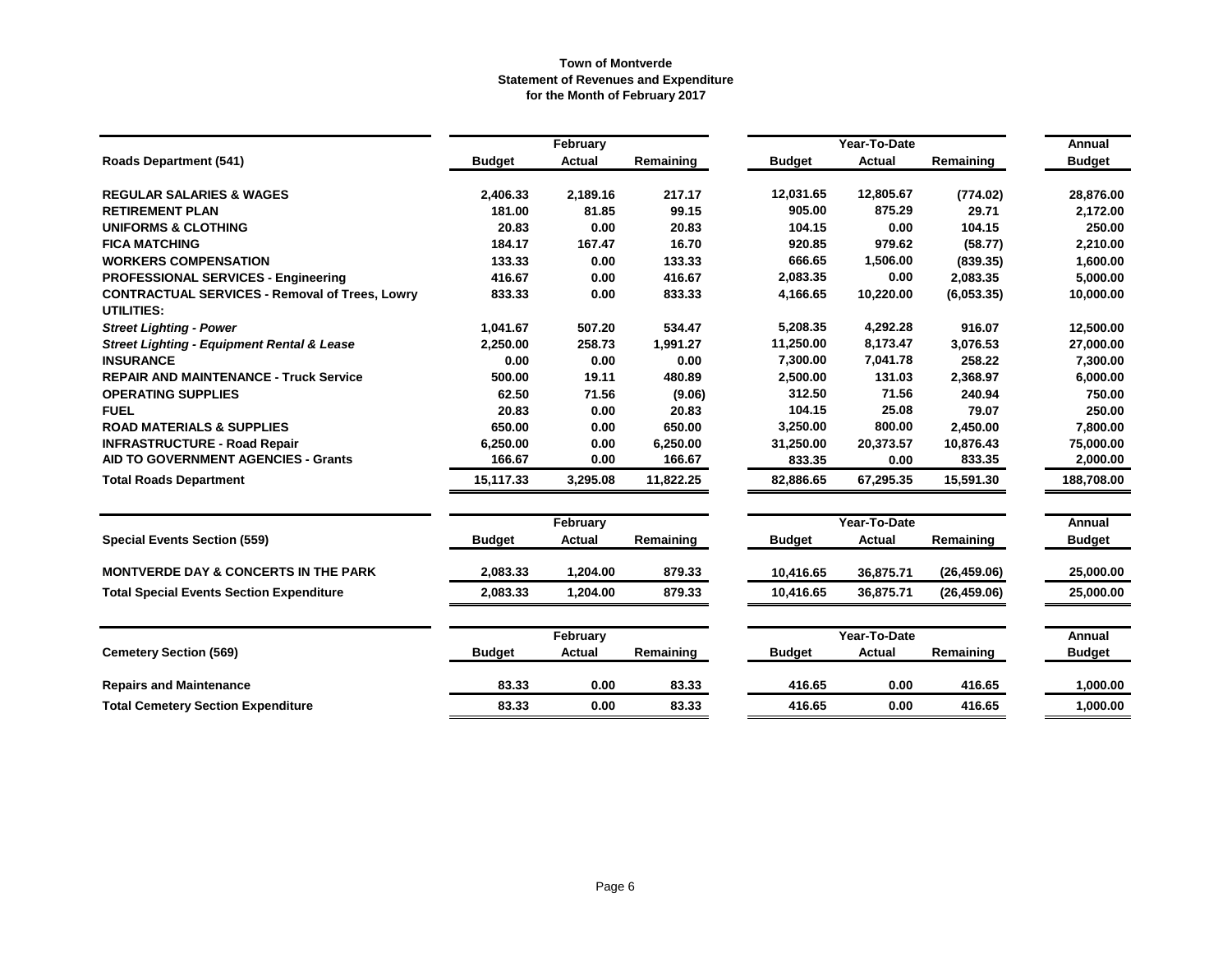|                                                   |               | February |             |           | Year-To-Date |            | Annual        |
|---------------------------------------------------|---------------|----------|-------------|-----------|--------------|------------|---------------|
| <b>Library Department (571)</b>                   | <b>Budget</b> | Actual   | Remaining   | Budget    | Actual       | Remaining  | <b>Budget</b> |
| <b>REGULAR SALARIES &amp; WAGES</b>               | 4,415.58      | 3,867.69 | 547.89      | 22,077.90 | 22,489.46    | (411.56)   | 52,987.00     |
| <b>HEALTH INSURANCE</b>                           | 1,260.08      | 2,437.72 | (1, 177.64) | 6,300.40  | 7,066.88     | (766.48)   | 15,121.00     |
| <b>RETIREMENT PLAN</b>                            | 246.50        | 182.28   | 64.22       | 1,232.50  | 1,517.68     | (285.18)   | 2,958.00      |
| <b>FICA MATCHING</b>                              | 337.83        | 294.28   | 43.55       | 1,689.15  | 1,711.61     | (22.46)    | 4,054.00      |
| <b>WORKERS COMPENSATION</b>                       | 10.83         | 0.00     | 10.83       | 54.15     | 140.00       | (85.85)    | 130.00        |
| <b>CONTRACTUAL SERVICES:</b>                      |               |          |             |           | 0.00         |            |               |
| <b>Cleaning Services</b>                          | 149.00        | 49.14    | 99.86       | 745.00    | 398.86       | 346.14     | 1,788.00      |
| <b>TRAVEL</b>                                     | 16.67         | 0.00     | 16.67       | 83.35     | 0.00         | 83.35      | 200.00        |
| TELEPHONE (80% of cost is rebated in revenues)    | 1,859.17      | 1,750.50 | 108.67      | 9,295.85  | 8,076.54     | 1,219.31   | 22,310.00     |
| <b>POSTAGE &amp; FREIGHT</b>                      | 16.67         | 0.00     | 16.67       | 83.35     | 0.00         | 83.35      | 200.00        |
| <b>UTILITIES</b>                                  | 375.00        | 0.00     | 375.00      | 1,875.00  | 1,294.66     | 580.34     | 4,500.00      |
| <b>INSURANCE</b>                                  | 0.00          | 0.00     | 0.00        | 4,867.00  | 4,694.52     | 172.48     | 4,867.00      |
| <b>REPAIR &amp; MAINTENANCE:</b>                  |               |          |             |           |              |            |               |
| <b>Pest Control</b>                               | 19.58         | 0.00     | 19.58       | 97.90     | 241.53       | (143.63)   | 235.00        |
| <b>General Repairs and Maintenance</b>            | 197.08        | 0.00     | 197.08      | 985.40    | 3,949.46     | (2,964.06) | 2,365.00      |
| <b>Alarm System Fees</b>                          | 32.92         | 120.00   | (87.08)     | 164.60    | 120.00       | 44.60      | 395.00        |
| <b>Fire Extinguisher Inspection</b>               | 3.34          | 0.00     | 3.34        | 16.70     | 0.00         | 16.70      | 40.00         |
| <b>PROMOTIONAL ACTIVITIES</b>                     | 58.33         | 0.00     | 58.33       | 291.65    | 135.00       | 156.65     | 700.00        |
| OTHER CURRENT CHARGES AND OBLIGATIONS             | 66.67         | 0.00     | 66.67       | 333.35    | 600.00       | (266.65)   | 800.00        |
| <b>OFFICE SUPPLIES</b>                            | 83.33         | 0.00     | 83.33       | 416.65    | 0.00         | 416.65     | 1,000.00      |
| <b>OPERATING SUPPLIES</b>                         | 33.33         | 22.50    | 10.83       | 166.65    | 314.44       | (147.79)   | 400.00        |
| <b>SUBSCRIPTIONS, MEMBERSHIPS, &amp; TRAINING</b> | 20.83         | 0.00     | 20.83       | 104.15    | 0.00         | 104.15     | 250.00        |
| <b>MACHINERY AND EQUIPMENT</b>                    | 0.00          | 0.00     | 0.00        | 0.00      | 199.99       | (199.99)   | 0.00          |
| <b>LIBRARY BOOKS AND MATERIALS</b>                | 291.67        | 0.00     | 291.67      | 1,458.35  | 1,057.47     | 400.88     | 3,500.00      |
| <b>Total Library Department Expenditure</b>       | 9,494.41      | 8,724.11 | 770.30      | 52,339.05 | 54,008.10    | (1,669.05) | 118,800.00    |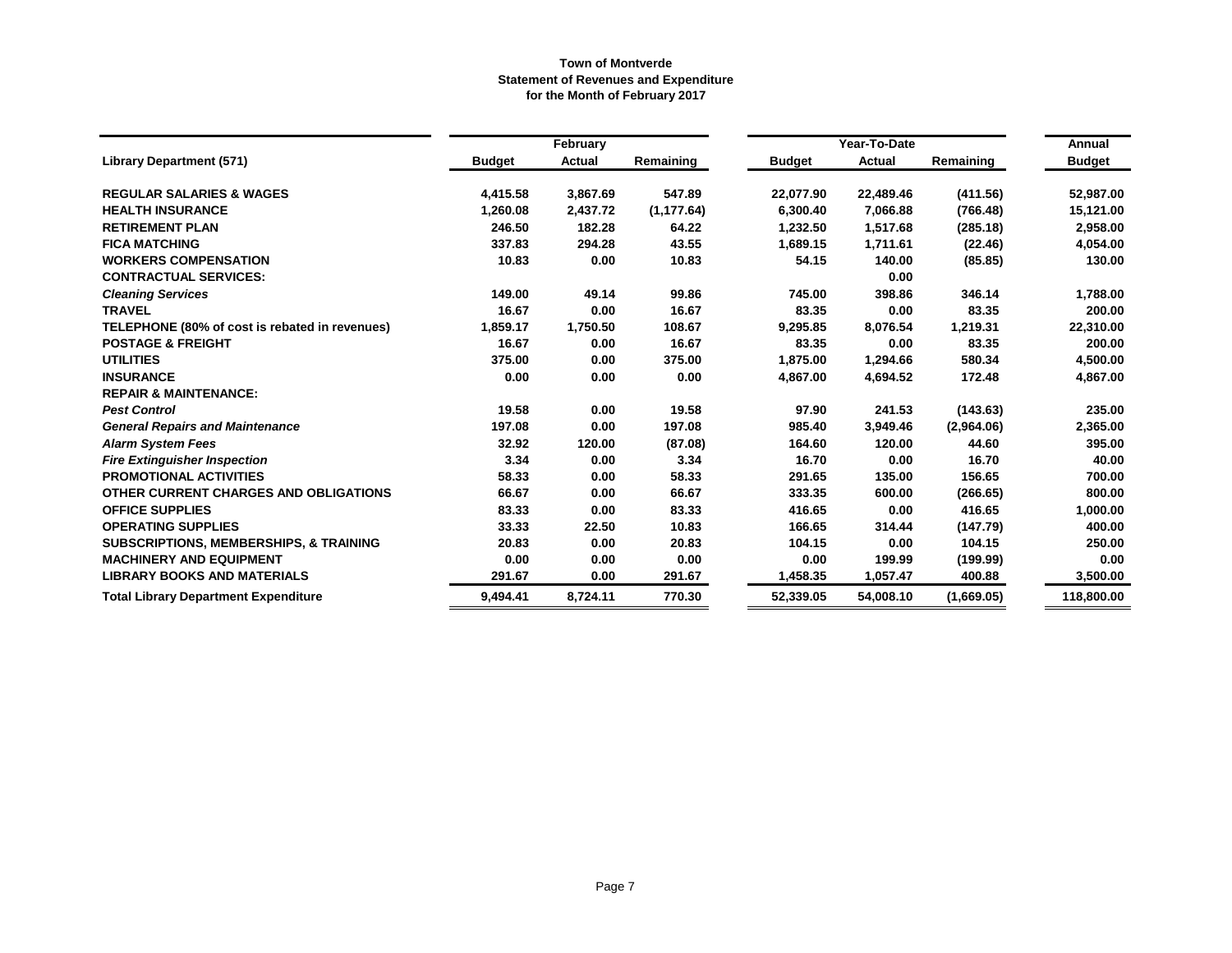|                                                              |               | February      |           |               | Year-To-Date |            | Annual        |
|--------------------------------------------------------------|---------------|---------------|-----------|---------------|--------------|------------|---------------|
| Parks Department (572)                                       | <b>Budget</b> | <b>Actual</b> | Remaining | <b>Budget</b> | Actual       | Remaining  | <b>Budget</b> |
| <b>PROFESSIONAL SERVICES</b>                                 | 416.67        | 0.00          | 416.67    | 2,083.35      | 0.00         | 2,083.35   | 5,000.00      |
| <b>CONTRACTUAL SERVICES:</b>                                 |               |               |           |               |              |            |               |
| <b>Tree Removal in Parks</b>                                 | 166.67        | 0.00          | 166.67    | 833.35        | 0.00         | 833.35     | 2,000.00      |
| Janitorial Services at the Community Building                | 116.00        | 49.12         | 66.88     | 580.00        | 398.78       | 181.22     | 1,392.00      |
| <b>TELEPHONE &amp; INTERNET</b>                              | 166.67        | 147.13        | 19.54     | 833.35        | 738.74       | 94.61      | 2,000.00      |
| <b>UTILITIES - Electric &amp; Gas</b>                        | 283.33        | 247.83        | 35.50     | 1,416.65      | 1,408.77     | 7.88       | 3,400.00      |
| <b>RENTALS &amp; LEASES</b>                                  | 16.67         | 0.00          | 16.67     | 83.35         | 0.00         | 83.35      | 200.00        |
| <b>INSURANCE</b>                                             | 0.00          | 0.00          | 0.00      | 3,250.00      | 3,129.68     | 120.32     | 3,250.00      |
| <b>REPAIR &amp; MAINTENANCE:</b>                             |               |               |           |               |              |            |               |
| <b>Pest Control</b>                                          | 50.00         | 50.00         | 0.00      | 250.00        | 804.53       | (554.53)   | 600.00        |
| <b>Clearing of Lakes</b>                                     | 54.16         | 0.00          | 54.16     | 270.80        | 0.00         | 270.80     | 650.00        |
| <b>Tree Trimming</b>                                         | 166.67        | 0.00          | 166.67    | 833.35        | 0.00         | 833.35     | 2,000.00      |
| <b>Fire Extinguisher Inspection</b>                          | 16.67         | 0.00          | 16.67     | 83.35         | 0.00         | 83.35      | 200.00        |
| <b>Maintenance of Vehicles</b>                               | 133.33        | 0.00          | 133.33    | 666.65        | 389.70       | 276.95     | 1,600.00      |
| <b>Repairs to Community Building</b>                         | 133.33        | 0.00          | 133.33    | 666.65        | 368.99       | 297.66     | 1,600.00      |
| <b>Maintainance of Parks</b>                                 | 291.67        | 0.00          | 291.67    | 1,458.35      | 6,064.27     | (4,605.92) | 3,500.00      |
| <b>Mowing</b>                                                | 3,075.00      | 2,800.00      | 275.00    | 15,375.00     | 14,137.22    | 1,237.78   | 36,900.00     |
| <b>OTHER CURRENT CHARGES &amp; OBLIGATIONS</b>               | 4.17          | 0.00          | 4.17      | 20.85         | 0.00         | 20.85      | 50.00         |
| <b>OPERATING SUPPLIES</b>                                    | 166.67        | 0.00          | 166.67    | 833.35        | 851.86       | (18.51)    | 2,000.00      |
| <b>FUEL</b>                                                  | 250.00        | 0.00          | 250.00    | 1,250.00      | 273.10       | 976.90     | 3,000.00      |
| <b>CAPITAL OUTLAY - Truskett Park Fence &amp; Playground</b> | 1,250.00      | 0.00          | 1,250.00  | 6,250.00      | 0.00         | 6,250.00   | 15,000.00     |
| <b>Total Parks Department</b>                                | 6,757.68      | 3,294.08      | 3,463.60  | 37,038.40     | 28,565.64    | 8,472.76   | 84,342.00     |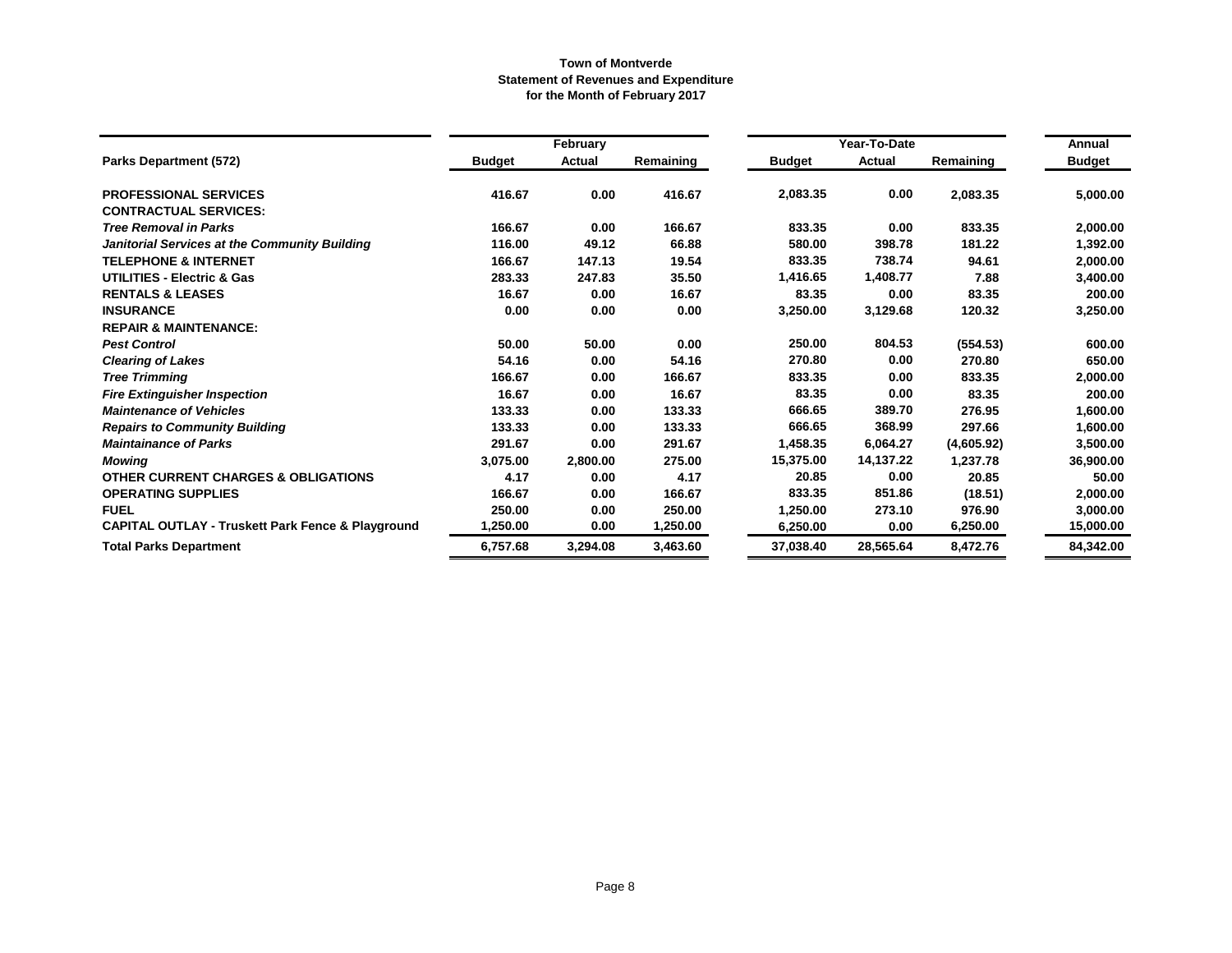### **WATER DEPARTMENT**

|                                      |               | February  |           |               | Year-To-Date |           |               |  |
|--------------------------------------|---------------|-----------|-----------|---------------|--------------|-----------|---------------|--|
| <b>Water Fund Revenues</b>           | <b>Budget</b> | Actual    | Remaining | <b>Budget</b> | Actual       | Remaining | <b>Budget</b> |  |
| <b>WATER SERVICE CHARGES</b>         | 24.750.00     | 24,073.62 | (676.38)  | 123.750.00    | 141.294.03   | 17.544.03 | 297,000.00    |  |
| <b>CONNECTION/DISCONNECTION FEES</b> | 375.00        | 353.50    | (21.50)   | 1.875.00      | 2,082.50     | 207.50    | 4.500.00      |  |
| <b>WATER IMPACT FEES</b>             | 1.133.33      | 9.064.00  | 7.930.67  | 5,666.65      | 22,660.00    | 16,993.35 | 13,600.00     |  |
| <b>INSTALLATION CHARGES</b>          | 525.00        | 4.200.00  | 3.675.00  | 2,625.00      | 10.500.00    | 7,875.00  | 6.300.00      |  |
| <b>INTEREST EARNINGS</b>             | 125.00        | 151.53    | 26.53     | 625.00        | 752.46       | 127.46    | 1,500.00      |  |
| <b>MISCELLANEOUS REVENUE</b>         | 33.33         | 0.00      | (33.33)   | 166.65        | 0.00         | (166.65)  | 400.00        |  |
| <b>Total Water Fund Revenues</b>     | 26.941.66     | 37.842.65 | 10,900.99 | 134.708.30    | 177.288.99   | 42,580.69 | 323,300.00    |  |

|                                               |               | February      |             |               | Year-To-Date |             |               |  |
|-----------------------------------------------|---------------|---------------|-------------|---------------|--------------|-------------|---------------|--|
| <b>Water Fund Expenditure (533)</b>           | <b>Budget</b> | <b>Actual</b> | Remaining   | <b>Budget</b> | Actual       | Remaining   | <b>Budget</b> |  |
| <b>REGULAR SALARIES &amp; WAGES</b>           | 10,497.00     | 9,291.18      | 1,205.82    | 52,485.00     | 56,852.93    | (4,367.93)  | 125,964.00    |  |
| <b>HEALTH INSURANCE</b>                       | 1,944.17      | 3,046.81      | (1, 102.64) | 9,720.85      | 9,697.58     | 23.27       | 23,330.00     |  |
| <b>RETIREMENT PLAN</b>                        | 790.00        | 411.34        | 378.66      | 3,950.00      | 3,649.48     | 300.52      | 9,480.00      |  |
| <b>UNIFORMS &amp; CLOTHINGS</b>               | 166.67        | 0.00          | 166.67      | 833.35        | 0.00         | 833.35      | 2,000.00      |  |
| <b>FICA MATCHING</b>                          | 803.00        | 704.35        | 98.65       | 4,015.00      | 4,320.72     | (305.72)    | 9,636.00      |  |
| <b>WORKERS COMPENSATION</b>                   | 208.33        | 0.00          | 208.33      | 1,041.65      | 2,206.00     | (1, 164.35) | 2,500.00      |  |
| <b>PROFESSIONAL SERVICES:</b>                 |               |               |             |               |              |             |               |  |
| <b>Engineering Services - As Necessary</b>    | 833.33        | 0.00          | 833.33      | 4,166.65      | 1,673.71     | 2,492.94    | 10,000.00     |  |
| <b>Bank Fees</b>                              | 333.33        | 359.67        | (26.34)     | 1,666.65      | 2,174.05     | (507.40)    | 4,000.00      |  |
| <b>Annual Consumer Confidence Report</b>      | 16.67         | 0.00          | 16.67       | 83.35         | 0.00         | 83.35       | 200.00        |  |
| <b>ACCOUNTING &amp; AUDITING</b>              | 666.67        | 0.00          | 666.67      | 3,333.35      | 0.00         | 3,333.35    | 8,000.00      |  |
| <b>CONTRACTUAL SERVICES:</b>                  |               |               |             |               |              |             |               |  |
| <b>Well/Water Testing - Plant Technicians</b> | 650.00        | 650.00        | 0.00        | 3,250.00      | 3,450.00     | (200.00)    | 7,800.00      |  |
| <b>Digging for Water Lines</b>                | 20.83         | 0.00          | 20.83       | 104.15        | 0.00         | 104.15      | 250.00        |  |
| <b>Software Payments</b>                      | 41.67         | 28.16         | 13.51       | 208.35        | 218.98       | (10.63)     | 500.00        |  |
| <b>TRAVEL</b>                                 | 200.00        | 0.00          | 200.00      | 1,000.00      | 0.00         | 1,000.00    | 2,400.00      |  |
| <b>TELEPHONE</b>                              | 250.00        | 181.06        | 68.94       | 1,250.00      | 1,092.12     | 157.88      | 3,000.00      |  |
| <b>POSTAGE &amp; FREIGHT</b>                  | 300.00        | 0.00          | 300.00      | 1,500.00      | 1,621.50     | (121.50)    | 3,600.00      |  |
| <b>UTILITIES</b>                              | 1,250.00      | 27.64         | 1,222.36    | 6,250.00      | 5,083.58     | 1,166.42    | 15,000.00     |  |
| <b>RENTALS &amp; LEASES - Copier Machine</b>  | 208.33        | 195.11        | 13.22       | 1,041.65      | 975.57       | 66.08       | 2,500.00      |  |
| <b>INSURANCE</b>                              | 0.00          | 0.00          | 0.00        | 10,140.00     | 9,780.25     | 359.75      | 10,140.00     |  |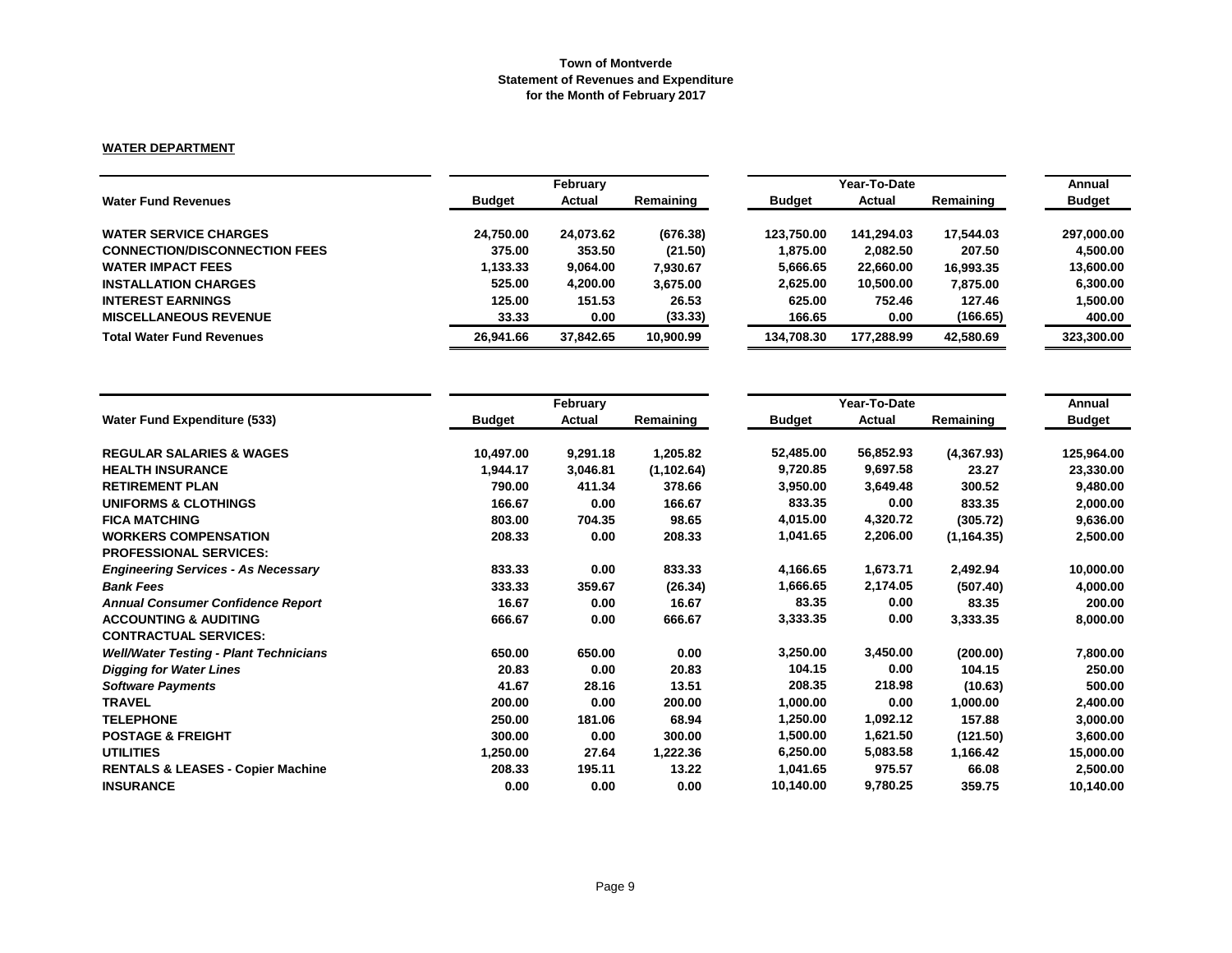| <b>REPAIR &amp; MAINTENANCE:</b>                 |           |           |            |            |            |            |            |
|--------------------------------------------------|-----------|-----------|------------|------------|------------|------------|------------|
| <b>Pest Control</b>                              | 12.50     | 12.00     | 0.50       | 62.50      | 60.00      | 2.50       | 150.00     |
| <b>Well, Water Main Repairs</b>                  | 375.00    | 1,255.55  | (880.55)   | 1,875.00   | 7,117.63   | (5,242.63) | 4,500.00   |
| Software Maintenance - EZ Route, USTI            | 275.00    | 0.00      | 275.00     | 1,375.00   | 2,440.00   | (1,065.00) | 3,300.00   |
| <b>Water Tank Maintenance</b>                    | 1.050.00  | 2,513.18  | (1,463.18) | 5,250.00   | 2,515.54   | 2,734.46   | 12,600.00  |
| <b>Pipe Repairs</b>                              | 166.67    | 176.94    | (10.27)    | 833.35     | 3,861.94   | (3,028.59) | 2,000.00   |
| <b>Vehicle Repairs</b>                           | 166.67    | 0.00      | 166.67     | 833.35     | 736.76     | 96.59      | 2,000.00   |
| <b>Water Pump Motor Maintenance</b>              | 0.00      | 0.00      | 0.00       | 0.00       | 0.00       | 0.00       | 0.00       |
| <b>Fire Extinguisher Inspection</b>              | 4.16      | 0.00      | 4.16       | 20.80      | 0.00       | 20.80      | 50.00      |
| <b>Computer Repair</b>                           | 100.00    | 0.00      | 100.00     | 500.00     | 0.00       | 500.00     | 1,200.00   |
| <b>APS Major PMI Inspection</b>                  | 125.00    | 0.00      | 125.00     | 625.00     | 0.00       | 625.00     | 1,500.00   |
| <b>PRINTING &amp; COPYING</b>                    | 100.00    | 0.00      | 100.00     | 500.00     | 945.02     | (445.02)   | 1,200.00   |
| <b>OTHER CURRENT CHARGES:</b>                    |           |           |            |            |            |            |            |
| <b>Licenses</b>                                  | 200.00    | 0.00      | 200.00     | 1,000.00   | 0.00       | 1,000.00   | 2,400.00   |
| <b>Recording of Water Liens etc.</b>             | 25.00     | 0.00      | 25.00      | 125.00     | 10.00      | 115.00     | 300.00     |
| <b>MS4 Stormwater Permit</b>                     | 475.00    | 0.00      | 475.00     | 2,375.00   | 0.00       | 2,375.00   | 5,700.00   |
| <b>OFFICE SUPPLIES</b>                           | 158.33    | 169.90    | (11.57)    | 791.65     | 183.40     | 608.25     | 1,900.00   |
| <b>OPERATING SUPPLIES</b>                        | 700.00    | 45.29     | 654.71     | 3,500.00   | 2,364.65   | 1,135.35   | 8,400.00   |
| <b>FUEL</b>                                      | 208.33    | 0.00      | 208.33     | 1,041.65   | 343.53     | 698.12     | 2,500.00   |
| SUBSCRIPTIONS, MEMBERSHIPS, & TRAINING           | 191.67    | 0.00      | 191.67     | 958.35     | 0.00       | 958.35     | 2,300.00   |
| <b>MACHINERY AND EQUIPMENT - Capital Outlay:</b> |           |           |            |            |            |            |            |
| <b>SCADA Alarm</b>                               | 3,333.33  | 0.00      | 3,333.33   | 16,666.65  | 0.00       | 16,666.65  | 40,000.00  |
| <b>Line Locator</b>                              | 416.67    | 0.00      | 416.67     | 2,083.35   | 0.00       | 2,083.35   | 5,000.00   |
| <b>Backflow Check Valves</b>                     | 710.00    | 0.00      | 710.00     | 3,550.00   | 0.00       | 3,550.00   | 8,520.00   |
| <b>Water Meters</b>                              | 1,666.67  | 0.00      | 1,666.67   | 8,333.35   | 631.59     | 7,701.76   | 20,000.00  |
| <b>Total Water Fund Expenditure</b>              | 29,640.00 | 19,068.18 | 10,571.82  | 158,340.00 | 124,006.53 | 34,333.47  | 365,820.00 |

# **WATER FUND RESERVES**

| <b>Budget</b> | Actual | Remaining | <b>Budget</b> | Actual | Remaining  | Annual<br><b>Budget</b> |
|---------------|--------|-----------|---------------|--------|------------|-------------------------|
|               |        |           | 210.600.00    | 0.00   | 210.600.00 | 210.600.00              |
|               |        |           | 90.400.00     | 0.00   | 90.400.00  | 90.400.00               |
|               |        |           | 250.000.00    | 0.00   | 250.000.00 | 250.000.00              |
|               |        |           | 88.300.00     | 0.00   | 88,300,00  | 88,300,00               |
|               |        |           | 639,300.00    | 0.00   | 639,300.00 | 639,300.00              |
|               |        |           |               |        |            |                         |